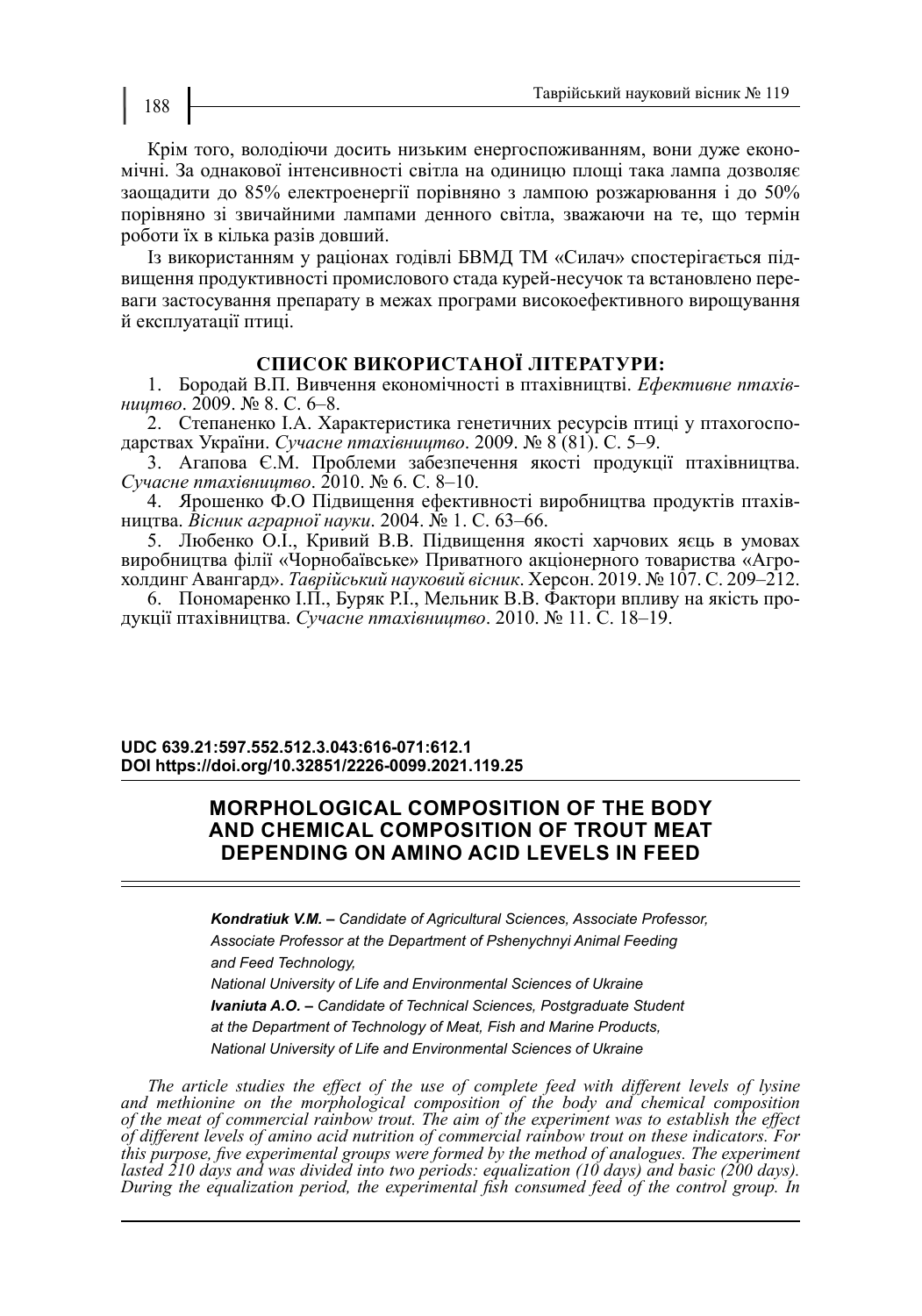*the main period of the experiment, the level of lysine and methionine in the production feed ranged from 2.5 to 2.9% and from 0.8 to 1.0%, respectively.*

*Feeding of rainbow trout during the study period was performed 4-6 times a day, during the day at regular intervals. The required amount of feed was calculated according to the indicators of individual fish weight and ambient temperature at the time of feeding. The growing of commercial two-year-old trout was carried out in ponds with a stocking density*  of 50 specimens/m<sup>2</sup> and a water level in them of 1 m. The total number of trout in experimental *studies was 25 thousand specimens. Conditions for keeping experimental fish met the regulatory requirements in salmon farming.*

*It was found that with the increase in the weight of two-year-old trout, the weight of muscle tissue and the yield of edible parts increases. Different levels of lysine and methionine in the diets of young rainbow trout, during their growing affects in different ways the weight of internal organs. It is proved that the increase in the levels of lysine to 2.9% and methionine to 0.95% in the diets of rainbow trout during the growing periods contributes to the increase in the weight of the liver, stomach and intestines.* 

*The results of experimental studies showed that the muscle tissue of rainbow trout, regardless of the influence of the studied factor, is characterized by a high protein content (21.8-24.9%). Elevated levels of lysine and methionine during the growing period contributed to a decrease in crude protein content in muscle tissue. Feeding two-year-old rainbow trout with complete feed with different methionine and lysine content does not significantly affect the content of dry substance, ash and minerals in muscle tissue.*

*Key words: rainbow trout, fish feeding, compound feeds, lysine, methionine, amino acid nutrition, morphological indicators, marketable qualities, chemical composition.*

#### *Кондратюк В.М., Іванюта А.О. Морфологічний склад тіла та хімічний склад м'яса форелі залежно від рівнів амінокислот у комбікормах*

*У статті досліджено вплив використання повнораціонних комбікормів із різним рівнем*  дужної форелі. Метою досліду передбачалося встановити вплив різних рівнів амінокис-<br>лотного живлення товарної райдужної форелі на згадані показники. Для цього за мето-<br>дом аналогів сформовано п'ять піддослідних груп. Досл *два періоди: зрівняльний (10 діб) та основний (200 діб). У зрівняльний період піддослідна риба споживала комбікорм контрольної групи. В основний період досліду рівень лізину і метіоніну у продукційному кормі коливався від 2,5 до 2,9% і від 0,8 до 1,0% відповідно.*

*Годівлю райдужної форелі в період досліджень проводили 4–6 раз на добу, в денний час через рівні проміжки. Необхідну кількість корму розраховували відповідно до показни- ків індивідуальної маси риб та температури середовища на час їх годівлі. Вирощування товарних дволітків проводили в ставах за щільності посадки 50 екз./м2 та рівня води в них 1 м. Загальна кількість особин форелі в експериментальних дослідженнях стано- вила 25 тис. екз. Умови утримання піддослідних риб відповідали нормативним вимогам у лососівництві.*

*Установлено, що зі збільшенням маси дволітків форелі маса м'язової тканини та вихід їстівних частин зростає. Різний рівень лізину і метіоніну у раціонах молоді райдужної форелі під час їх вирощування по-різному впливає на масу внутрішніх органів. Доведено, що підвищення у раціонах райдужної форелі рівня лізину до 2,9% і метіоніну до 0,95% упродовж періодів вирощування сприяє збільшенню маси печінки, шлунка та кишківника.*

нина райдужної форелі (незалежно від впливу досліджуваного фактора) характеризу-<br>ється високим вмістом білка (21,8–24,9%). Підвищення рівня лізину та метіоніну протя-<br>гом періоду вирощування сприяло зниженню вмісту в м'яз *Годівля дволітків райдужної форелі повнораціонними комбікормами з різним вмістом метіоніну та лізину суттєво не впливає на вміст у м'язовій тканині сухої речовини, золи та мінеральних речовин.*

*Ключові слова: райдужна форель, годівля риб, комбікорми, лізин, метіонін амінокис- лотне живлення, морфологічні показники, товарні якості, хімічний склад.*

**Relevance of the article and analysis of recent research and publications.** The nutritional and biological value of fish raw materials is a major factor in its use as a food product. Fish is characterized by a high content of vital compounds for the human body, such as acrylic acid nitrile, including lysine, leucine, essential fatty acids, including unique eicosapentaenoic and deoxyhexanoic, fat-soluble vitamins, macro-and micro-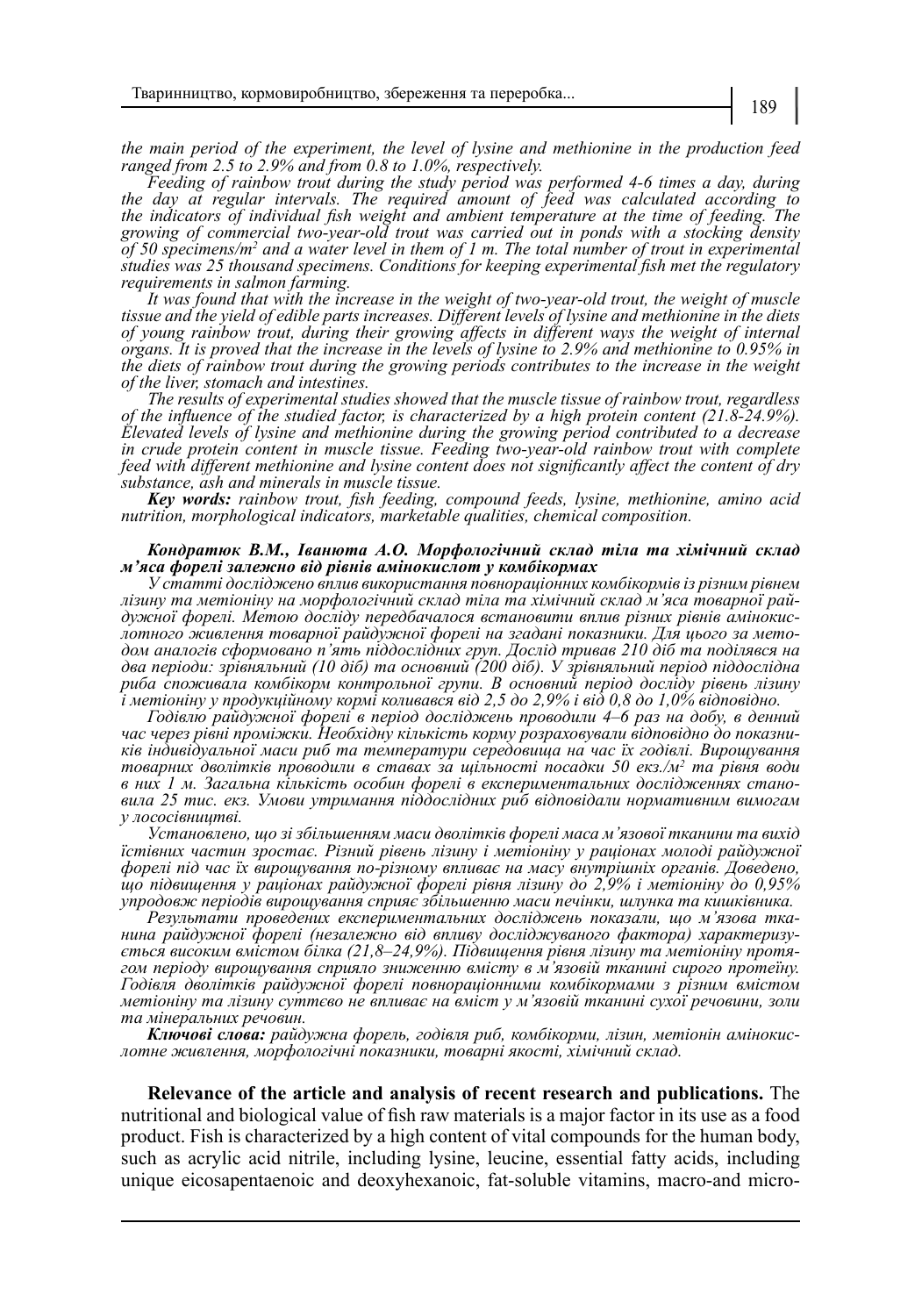nutrients in balanced human proportions [1-6]. According to a number of researchers, methionine, which has a lipotropic, antisclerotic effect, is of special importance [7–10]. Many scientists claim that the content of methionine in fish is one of the first places among protein products of animal origin [11–14].

Analyzing the degree of influence of the feed factor in the diets of rainbow trout on metabolic processes, it is important to study the marketable qualities of fish, namely the morphological and structural composition of two-year-old rainbow trout, depending on growing conditions.

Accordingly, studies of the use of complete feeds with different levels of lysine and methionine on the morphological composition of the body and the chemical composition of the meat of commercial rainbow trout are necessary and of great economic importance.

**Material and methods of research.** Experimental studies on two-year-old rainbow trout *Oncorhynchus mykiss* (Walbaum, 1792) were conducted in the fishery "Shipot" located at Perechyn district of Transcarpathian region.

The purpose of the scientific and economic experiment was to establish the influence of different levels of amino acid nutrition of marketable rainbow trout on the indicators of its marketable qualities and chemical composition of muscle tissue.

For this purpose, five experimental groups were formed by the method of analogues (Table 1).

Table 1

|                 | <b>Stocking</b>                              | The average                                              | <b>Experiment periods</b>           |            |                                      |            |  |
|-----------------|----------------------------------------------|----------------------------------------------------------|-------------------------------------|------------|--------------------------------------|------------|--|
|                 | density at the<br>beginning                  | weight at the<br>beginning<br>of the<br>experiment,<br>g | equalization<br>$(10 \text{ days})$ |            | <b>basic</b><br>$(200 \text{ days})$ |            |  |
| Fish group      | of the                                       |                                                          | content in 1 kg of feed,%           |            |                                      |            |  |
|                 | experiment,<br>specimens /<br>m <sup>2</sup> |                                                          | lysine                              | methionine | lysine                               | methionine |  |
| 1- control      | 200                                          | $53.9 \pm 3.17$                                          |                                     |            | 2.7                                  | 0.90       |  |
| 2- experimental | 200                                          | $53.4 \pm 2.86$                                          |                                     |            | 2.5                                  | 0.80       |  |
| 3- experimental | 200                                          | $54.2 \pm 3.74$                                          | 2.7                                 | 0.9        | 2.6                                  | 0.85       |  |
| 4- experimental | 200                                          | $52.7 \pm 3.29$                                          |                                     |            | 2.8                                  | 0.95       |  |
| 5- experimental | 200                                          | $54.0 \pm 3.06$                                          |                                     |            | 2.9                                  | 1.00       |  |

**Scheme of scientific and economic experiment**

During the equalization period, the experimental fish consumed feed of the control group, where the levels of lysine and methionine were the same and met the established norms [16]. In the main period, fish of all groups received a similar diet, except for the level of lysine and methionine in it. The mentioned amino acids were added in one or another proportion, as provided by the scheme of the experiment.

The nutritional value of experimental production feeds is shown in table 2.

Feeding of rainbow trout during the study period was performed 4–6 times a day, during the day at regular intervals. The required amount of feed was calculated according to the indicators of individual fish weight and ambient temperature at the time of feeding.

The growing of commercial biennials was carried out in ponds with a stocking density of 50 specimens/m<sup>2</sup> and a water level in them of 1 m. The total number of trout in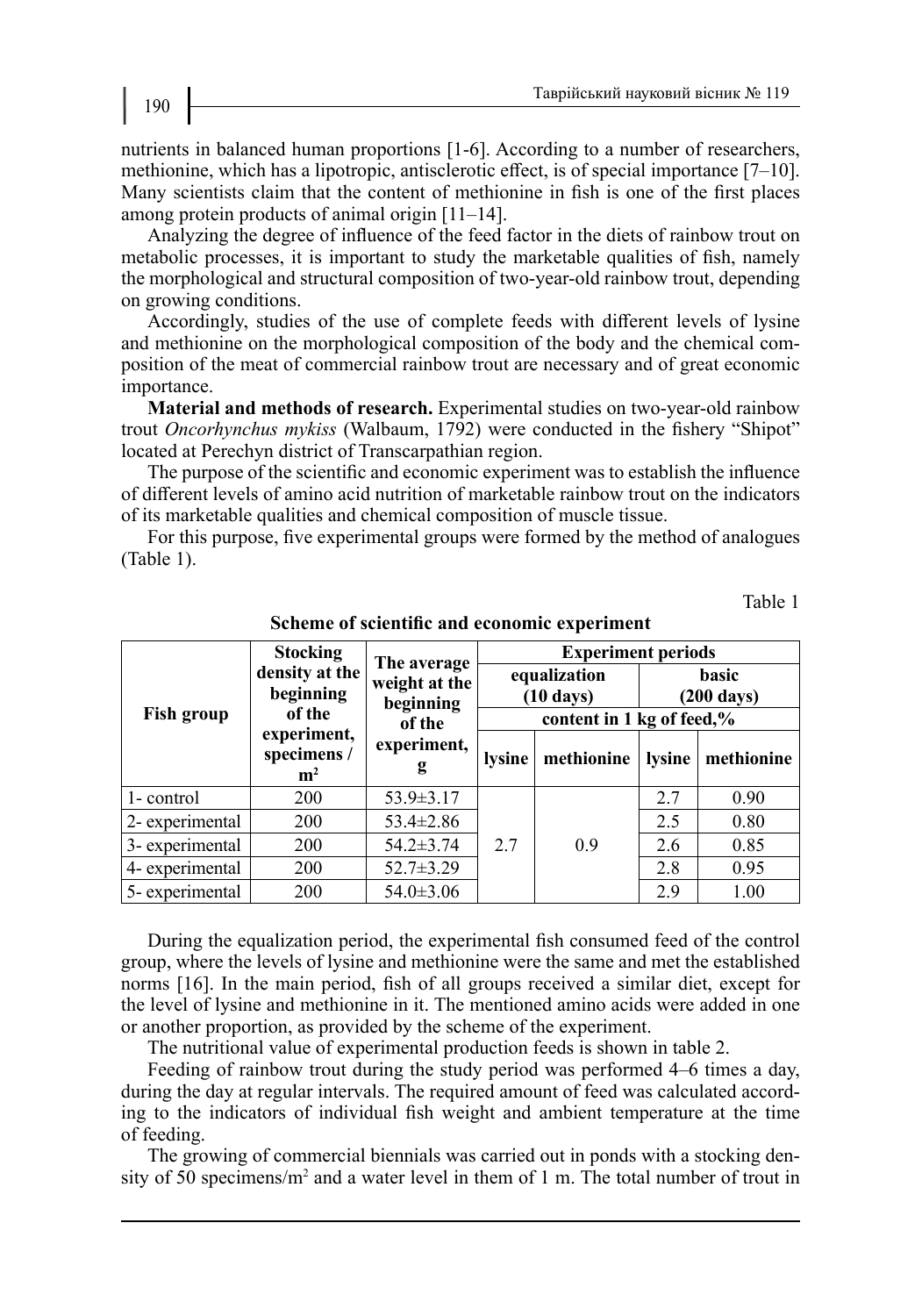experimental studies was 25 thousand specimens. Conditions for keeping experimental fish met the regulatory requirements in salmon farming [16].

| <b>Indicator</b>            | Group  |        |        |         |        |  |  |
|-----------------------------|--------|--------|--------|---------|--------|--|--|
|                             | $1-st$ | $2-nd$ | $3-rd$ | $4$ -th | $5-th$ |  |  |
| Exchange energy, MJ         | 17.00  | 17.00  | 17.00  | 17.00   | 17.00  |  |  |
| Crude protein               | 48.00  | 48.00  | 48.00  | 48.00   | 48.00  |  |  |
| Crude fat                   | 18.00  | 18.00  | 18.00  | 18.00   | 18.00  |  |  |
| Crude fiber                 | 2.40   | 2.40   | 2.40   | 2.40    | 2.40   |  |  |
| Calcium                     | 1.80   | 1.80   | 1.80   | 1.80    | 1.80   |  |  |
| Total phosphorus            | 1.20   | 1.20   | 1.20   | 1.20    | 1.20   |  |  |
| Lysine                      | 2.70   | 2.50   | 2.60   | 2.80    | 2.90   |  |  |
| Methionine                  | 0.90   | 0.80   | 0.85   | 0.95    | 1.00   |  |  |
| Vitamin A, thousand IU      | 10     | 10     | 10     | 10      | 10     |  |  |
| Vitamin $D_3$ , thousand IU | 3      | 3      | 3      | 3       | 3      |  |  |
| Vitamin E, mg               | 200    | 200    | 200    | 200     | 200    |  |  |

**Content in 1 kg of feed, %**

Marketable qualities of rainbow trout were determined by the main indicators of size and mass composition of raw materials – the weight of fish, head, fins, bones, muscle tissue, bones, skin and internal organs. The study was performed by weighing on electronic scales VLTK-500. Based on the obtained weighing data, the ratio of the weight of individual parts of its body to the weight of the whole fish was determined in accordance with GOST 1368 (2003) [17].

Mass fraction of ash – by weight method, after mineralization of the product sample in a muffle furnace at a temperature of 500-600 ° C in accordance with DSTU 8718: 2017 [18]. The method is based on the removal of organic substance from a sample of the analyzed product by incineration and determination of ash by weighing.

The mass fraction of lipids by the Soxhlet method according to DSTU 8718:2017, which is that the fat is weighed after its extraction with a solvent from a dry sample in the Soxhlet apparatus, based on determining the change in sample weight after solvent extraction of fat [18].

Mass fraction of protein according to GOST 7636-85 – determination of total nitrogen by the Kjeldahl method [19]. Ashing of the samples was performed on Velp Scientifica series DK6 (Italy) with a vacuum pump (JP). Distillation was performed on a steam distillation apparatus Velp Scientifica UDK 129 (Italy).

The content of calcium and phosphorus was determined in accordance with DSTU ISO 11885:2005 by the method of atomic emission spectrometry with inductive plasma [20]. The method is based on the ability of free atoms of elements in gases to emit light energy at a wavelength characteristic of each element.

The research results were processed by the method of variation statistics using the software STATISTICA 7.0. and MS Excel using built-in statistical functions.

**Research results.** In order to rationally use fish raw materials, we conducted a study of the morphological and structural composition of biennials of rainbow trout, depending on the growing conditions. The research results are shown in table 3.

Table 2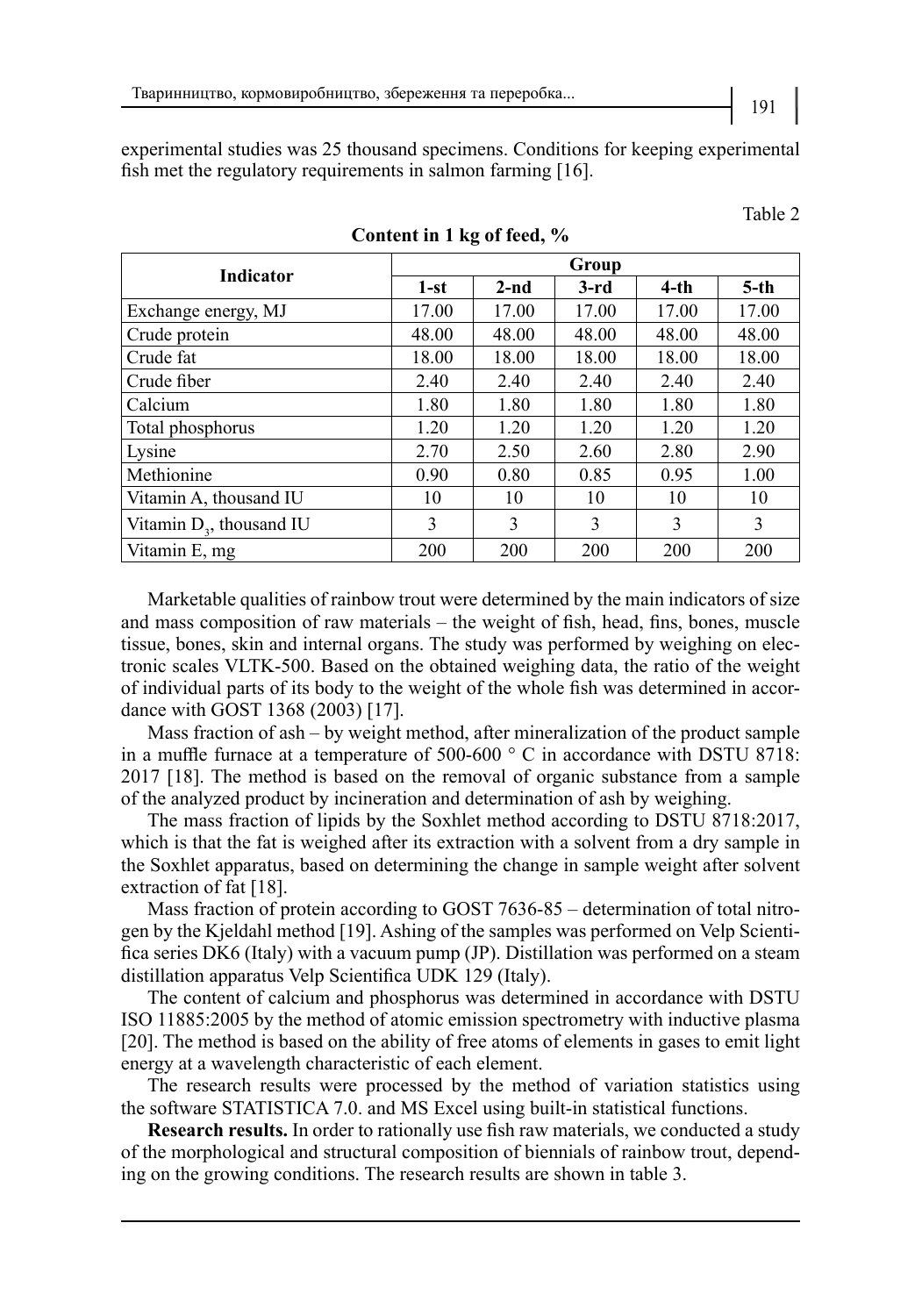Table 3

Analyzing the degree of influence of the feed factor in the diets of rainbow trout on metabolic processes, the marketable qualities of fish were studied. For the analysis of marketable qualities 5 fish were selected from the control and experimental groups, with the average weight per group.

Analysis of data on the mass composition of rainbow trout indicates a certain stability of the relative mass of the skin and internal organs. With the achievement of high indicators of live weight, there is an increase in the relative mass of muscle tissue and a slight decrease in the yield of inedible parts (indicators of the 5th group). This in turn leads to an increase in the yield of edible parts, the difference between the control and the indicators of the 5th group is statistically significant ( $p \le 0.05$ ).

In general, it has been found that as the weight of two-year-old trout increases, the mass of muscle tissue and the yield of edible parts increases.

| Indicator                 | Group       |             |             |              |             |  |  |  |
|---------------------------|-------------|-------------|-------------|--------------|-------------|--|--|--|
|                           | $1-st$      | $2-nd$      | $3-rd$      | $4$ -th      | $5-th$      |  |  |  |
| Fish weight, g            | $291.5\pm$  | $254.9\pm$  | $279.4 \pm$ | $310.2\pm$   | $306.5\pm$  |  |  |  |
|                           | 9.03        | $8.41*$     | 8.22        | 9.43         | 8.87        |  |  |  |
| Head weight, g            | $48.72 \pm$ | $43.97\pm$  | $45.02\pm$  | $50.1 \pm$   | $51.24 \pm$ |  |  |  |
|                           | 2.33        | 2.12        | 2.36        | 2.69         | 3.01        |  |  |  |
| Fins weight, g            | $18.19\pm$  | $16.42\pm$  | $16.88\pm$  | $19.10\pm$   | $18.83\pm$  |  |  |  |
|                           | 1.54        | 1.21        | 1.89        | 2.03         | 2.47        |  |  |  |
| Bone weight, g            | $17.61 \pm$ | $17.48 \pm$ | $18.57\pm$  | $20.67\pm$   | $20.37\pm$  |  |  |  |
|                           | 1.98        | 1.39        | 1.24        | 1.69         | 1.67        |  |  |  |
| Muscle weight, g          | $153.5\pm$  | $118.94\pm$ | $139.93\pm$ | $166.08\pm$  | $163.32\pm$ |  |  |  |
|                           | 10.01       | $8.14*$     | 9.02        | 7.96         | 6.35        |  |  |  |
| Skin weight, g            | $19.96\pm$  | $18.01\pm$  | $21.03\pm$  | $24.34 \pm$  | $22.83 \pm$ |  |  |  |
|                           | 2.03        | 1.65        | 1.97        | 2.69         | 2.03        |  |  |  |
| Internal organs weight, g | $16.14\pm$  | $13.24 \pm$ | $15.48\pm$  | $18.79\pm$   | $16.98\pm$  |  |  |  |
|                           | 1.87        | 1.47        | 1.52        | 1.76         | 1.81        |  |  |  |
| Edible parts weight, g    | 173.46±     | $136.95\pm$ | $160.96\pm$ | 190.42±      | $186.15\pm$ |  |  |  |
|                           | 8.12        | $9.04*$     | 6.32        | 6.25         | 5.69        |  |  |  |
| Edible parts yield, %     | 59.1        | 51.7        | 57.2        | 60.8         | 60.3        |  |  |  |
| Inedible parts weight, g  | 120.04±     | $127.95\pm$ | $120.44\pm$ | $122.78 \pm$ | $122.55\pm$ |  |  |  |
|                           | 6.32        | 5.21        | 4.21        | 4.98         | 3.25        |  |  |  |
| Inedible parts yield, %   | 40.9        | 48.3        | 42.8        | 39.2         | 39.7        |  |  |  |

**Commercial qualities of rainbow trout, n=5, М±m**

 $*_{p<0,05}$  – compared with the 1st group

The results of our studies indicate that different levels of lysine and methionine in the diets of young rainbow trout, during their growing has a different effect on the mass of internal organs (table 4).

There is a significant difference in the weight of such parts as the liver, stomach and intestine between the fish of the control and experimental groups. In particular, it was found that the increase in the diet of rainbow trout lysine to 2.9% and methionine to 0.95% during the growing season contributes to an increase in the mass of the liver, stomach and intestines. Thus, the weight of the liver, stomach and intestines in fish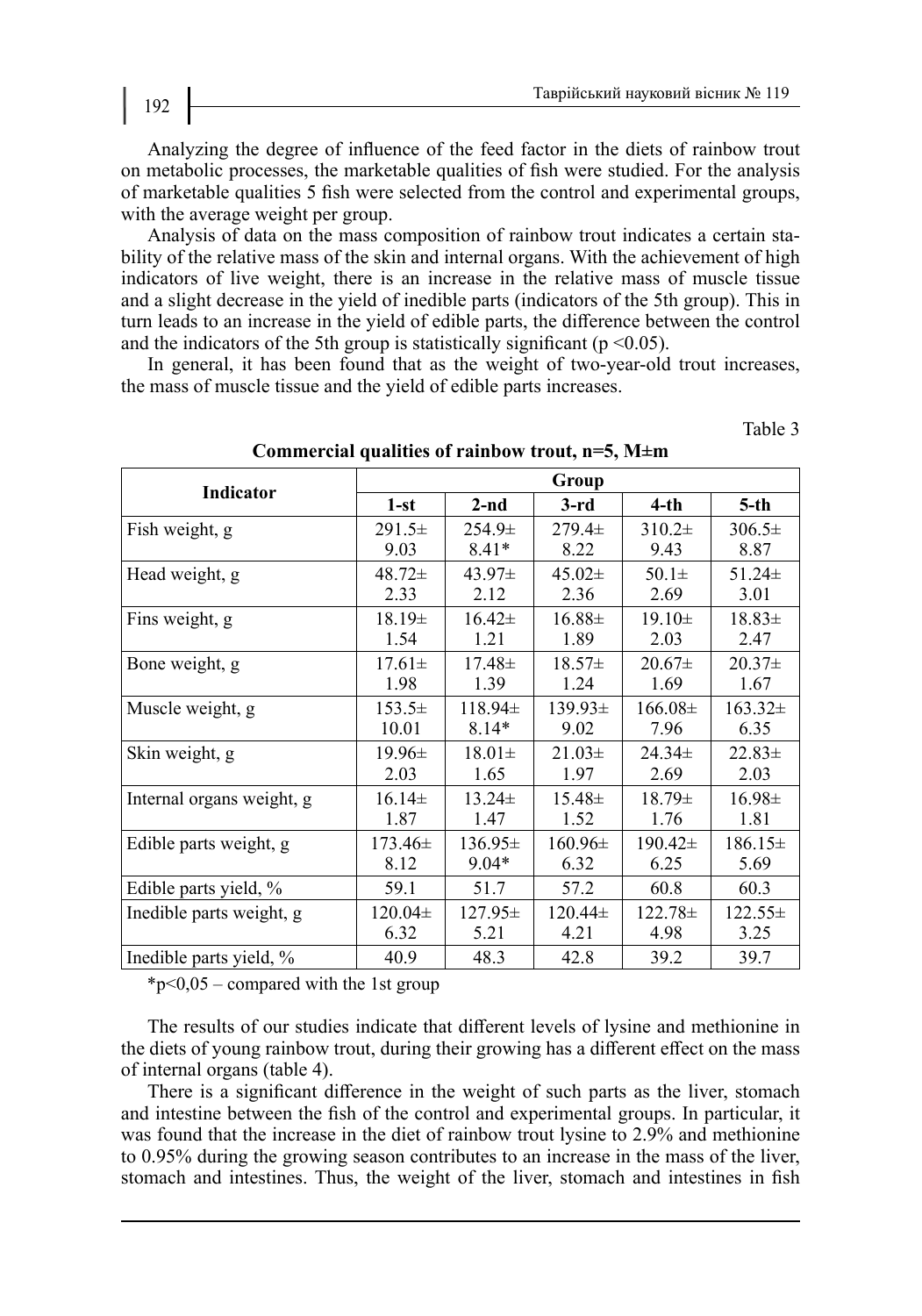of the 4th experimental group was 16.4%, respectively; 14.4% and 20.9% higher compared to similar indicators in the trout of the control group ( $p \le 0.05$ ;  $p \le 0.01$ ).

| Indicator | Groups          |                   |                 |                   |                    |  |  |
|-----------|-----------------|-------------------|-----------------|-------------------|--------------------|--|--|
|           | 1-st            | $2-nd$            | $3-rd$          | $4$ -th           | $5$ -th            |  |  |
| Heart     | $1.02 \pm 0.01$ | $1.20 \pm 0.06*$  | $1.21 \pm 0.09$ | $1.32 \pm 0.09*$  | $1.28 \pm 0.06$ ** |  |  |
| Liver     | $4.14\pm0.33$   | $3.72 \pm 0.30$   | $4.63 \pm 0.63$ | $4.82\pm0.53$     | $4.74 \pm 0.71$    |  |  |
| Kidneys   | $1.88 \pm 0.06$ | $1.76 \pm 0.07$   | $1.89 \pm 0.07$ | $1.93 \pm 0.07$   | $1.90 \pm 0.09$    |  |  |
| Stomach   | $4.31 \pm 0.29$ | $3.82\pm0.31$     | $4.50\pm0.92$   | $4.93 \pm 0.36$   | $4.88 \pm 0.82$    |  |  |
| Intestine | $4.79 \pm 0.37$ | $2.74 \pm 0.22$ * | $3.31\pm0.49*$  | $5.79 \pm 0.22$ * | $4.18 \pm 0.64$    |  |  |

**Mass of internal organs of two-year-old rainbow trout, g, n=5**

\*p<0,05; \*\*p<0,01 compared with the 1st group

Feeding two-year-old rainbow trout of the 2nd group during the period of growing with complete feed with low lysine and methionine content, compared with the control, caused a decrease in the mass of the liver, stomach and intestines, respectively (according to the experimental scheme) by:  $11.1\%$ ;  $12.8\%$  and  $74.8\%$  (p<0.05).

The use for feeding rainbow trout during the period of growing complete feed with a content of 2.6% lysine and 0.85% methionine (group 3) was accompanied by a probable decrease in intestinal mass by 44.7%, a slight increase in liver and stomach mass, respectively, by 11.8% and 4.4% compared with such indicators in the control group.

In general, it was found that the highest rates of internal organs weight were found in fish of the 4th group, which during the growing period was fed complete feed with a higher content of lysine by 0.1% and methionine – by 0.05%.

The next step was the study of a comprehensive assessment of fish raw materials for the content of essential nutrients, biological value of proteins and biological efficiency of fats are shown in table 5.

Table 5

| <b>Indicator</b> | <b>Groups</b>   |                 |                  |                  |                 |  |  |  |
|------------------|-----------------|-----------------|------------------|------------------|-----------------|--|--|--|
|                  | $1-st$          | $2-nd$          | $3-rd$           | $4-th$           | $5-th$          |  |  |  |
| Water            | $72.8 \pm 1.88$ | $73.1 \pm 1.91$ | $72.3 \pm 1.77$  | $71.8 \pm 1.68$  | $72.1 \pm 1.63$ |  |  |  |
| Dry substance    | $27.2 \pm 1.22$ | $26.9 \pm 1.31$ | $27.7 \pm 1.44$  | $28.2 \pm 1.51$  | $27.9 \pm 1.48$ |  |  |  |
| Crude protein    | $22.6 \pm 0.52$ | $21.8 \pm 0.93$ | $21.9 \pm 1.12$  | $24.6 \pm 0.64*$ | 24.9±0.78*      |  |  |  |
| Crude fat        | $4.12\pm0.22$   | $4.01 \pm 0.30$ | $3.98 \pm 0.28$  | $3.84\pm0.44*$   | $3.92 \pm 0.51$ |  |  |  |
| Ash              | $1.49 \pm 0.11$ | $1.51 \pm 0.03$ | $1.54 \pm 0.13$  | $1.56 \pm 0.15$  | $1.63 \pm 0.19$ |  |  |  |
| Calcium          | $0.72 \pm 0.09$ | $0.66 \pm 0.08$ | $0.74 \pm 0.10$  | $0.79 \pm 0.09$  | $0.76 \pm 0.08$ |  |  |  |
| Phosphorus       | $0.13 \pm 0.01$ | $0.14 \pm 0.02$ | $0.17 \pm 0.01*$ | $0.15 \pm 0.02$  | $0.14 \pm 0.03$ |  |  |  |

### **The chemical composition of the muscle tissue of commercial rainbow trout, %, n=5**

\*р<0,05; compared with the 1st group

Analysis of the data in Table 5 showed that the muscle tissue of rainbow trout, regardless of the influence of the studied factor, is characterized by a high protein content (21.8-24.9%).

Table 4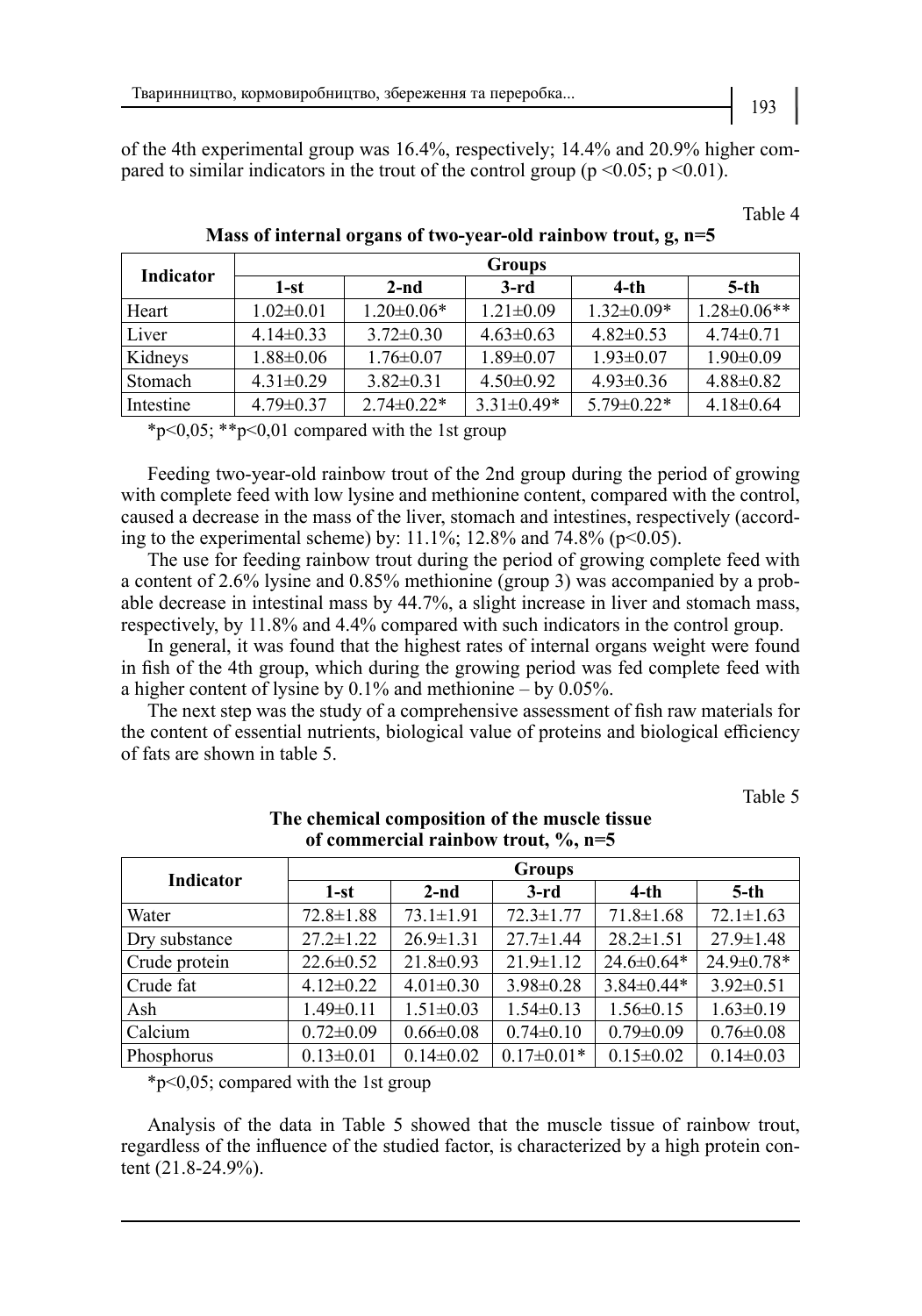The results of our research show that the use of compound feeds with different levels of amino acid nutrition in the diets of rainbow trout biennials during their growing has different effects on the chemical composition of muscle tissue.

Thus, the increase in lysine and methionine levels during the growing period contributed to a decrease in the content of crude protein in muscle tissue. In the muscle tissue samples of fish of the 2nd and 3rd experimental groups, the crude protein content was 3.7% and 3.2% lower, respectively, compared to the same indicator of the fish of the control group.

It has been found that feeding rainbow trout biennials with complete rations with the same level of protein and energy, but with different content of amino acids such as methionine and lysine, does not significantly affect the content of dry substance, ash and minerals in muscle tissue.

At the same time, when feeding the fish of the 4th group of complete feed with increased by 0.1% lysine content and 0.05% methionine, an increase in muscle content of crude protein and dry substance by 1.0% and 2.0%, respectively, as well as a decrease in crude fat content – by 0.28%, compared with the control group. However, the content of ash, calcium and phosphorus in the muscle tissue of this group did not differ significantly.

The increase in the level of amino acid nutrition of trout of the 5th group was also accompanied by an increase in the content of crude protein, dry substance and ash in the muscles, compared with those of the control group analogues. It was found that as the dry substance content in the muscles increases, the content of organic matter in them increases, and the main part of it is protein. The protein content in muscles of trout of the 4th and 5th experimental groups exceeded the control analogues and fish of the 2nd and 3rd experimental groups.

In general, during the growing period, the greatest nutritional value was characterized by the muscle tissue of rainbow trout biennials, which were fed feed with a high content of lysine by 0.1% and methionine – by 0.05%.

**Conclusions.** It was found that the weight of the liver, stomach and intestines in fish of the 4th experimental group was 16.4%, respectively; 14.4% and 20.9% higher compared to similar indicators in the trout of the control group.

As a result of research, it was found that the weight of internal organs have the highest indicators of fish of the 4th group, which during the growing period were fed complete feed with a high content of lysine by 0.1% and methionine – by 0.05%.

It is proved that when feeding fish of the 4th group of complete feed with increased by 0.1% lysine content and 0.1% methionine, there was an increase in muscle protein content of crude protein, dry substance by 1.0% and 2.0% respectively and a decrease in crude fat content – by 0.28%, compared with fish of the control group.

Trout of the 4th and 5th experimental groups in terms of protein content in muscles exceeded the control analogues and fish of the 2nd and 3rd experimental groups.

### **REFERENCES:**

1. Jobling M. Fish nutrition research: Past, present and future. *Aquaculture Inter- national.* 2016. № 24. Р. 767–86.

2. Mahmud S., Chakraborty С., Das M. Performance of rainbow trout (Oncorhyn- chus mykiss) fed on different dietary protein with fixed energy ratio*. Asian-Australasian Journal of Animal Sciences.* 1996. № 9 (1). Р. 31–35.

3. Cowey C. B. Nutrition: estimating requirements of rainbow trout*. Aquaculture*. 1992. № 100. Р. 177–189.